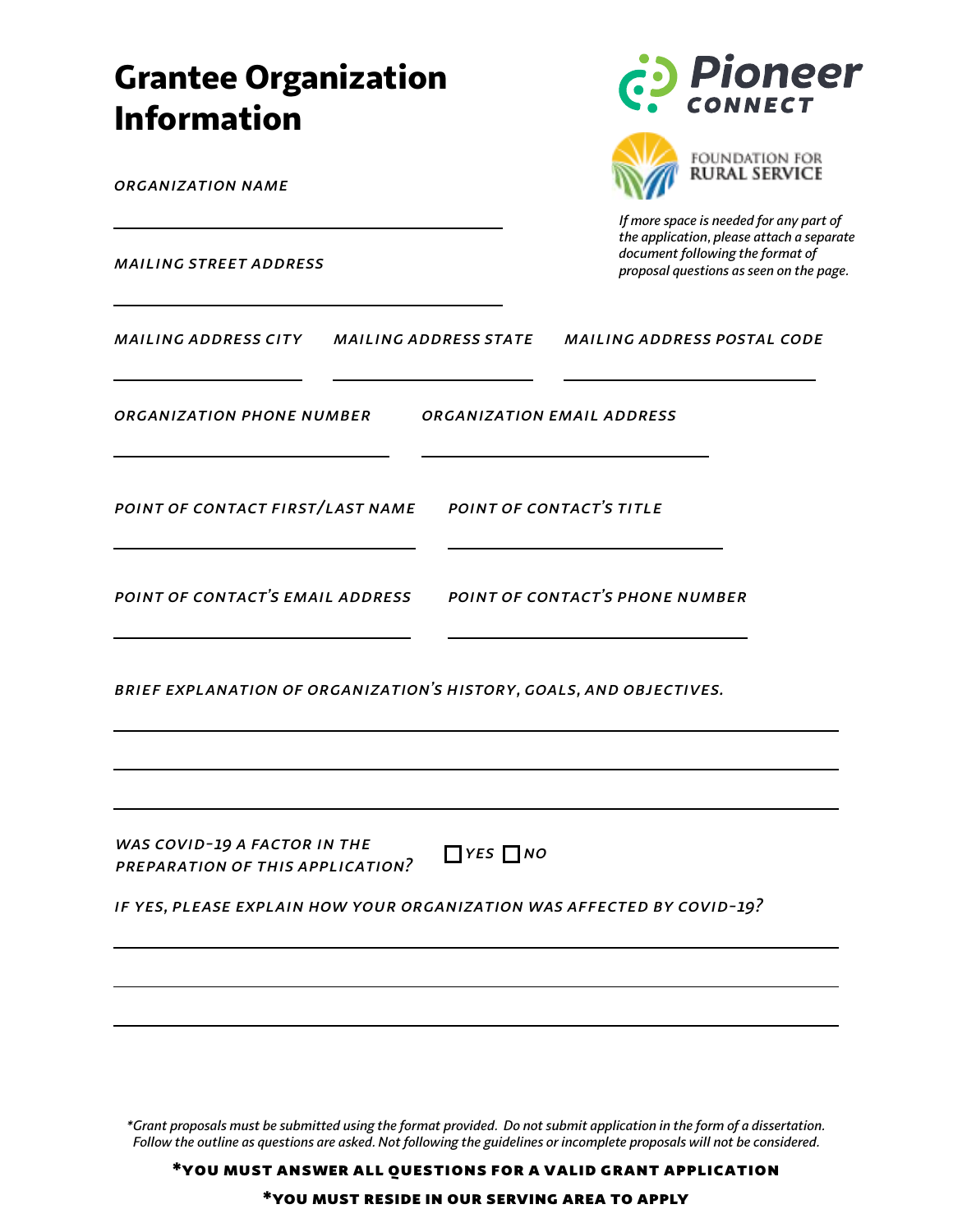## Project Information

*which category does your application fall under?*

*Business and* 

*Economic Development*

*Education*

*Telecommunications Applications*

*Community Development*





*If more space is needed for any part of the application, please attach a separate document following the format of proposal questions as seen on the page.*

*provide a one-sentence executive summary of the project.*

*Identify the problem to be addressed and the needs to be met by the project.*

*Describe the goals and overall impact of the project.*

*Why is your organization the best to address the challenge? Are you working with other organizations in your community to complete the project?*

*What is the estimated number of people your project will affect?*

*What is the timeline for your project? (When will the project start and end? Please use MM/YYYY - MM/YYYY format.)*

*What is the end goal and how will you measure success?*

*is the project sustainable? Will the project continue after year one? How?*

*\*Grant proposals must be submitted using the format provided. Do not submit application in the form of a dissertation. Follow the outline as questions are asked. Not following the guidelines or incomplete proposals will not be considered.*

\*you must answer all questions for a valid grant application

\*you must reside in our serving area to apply